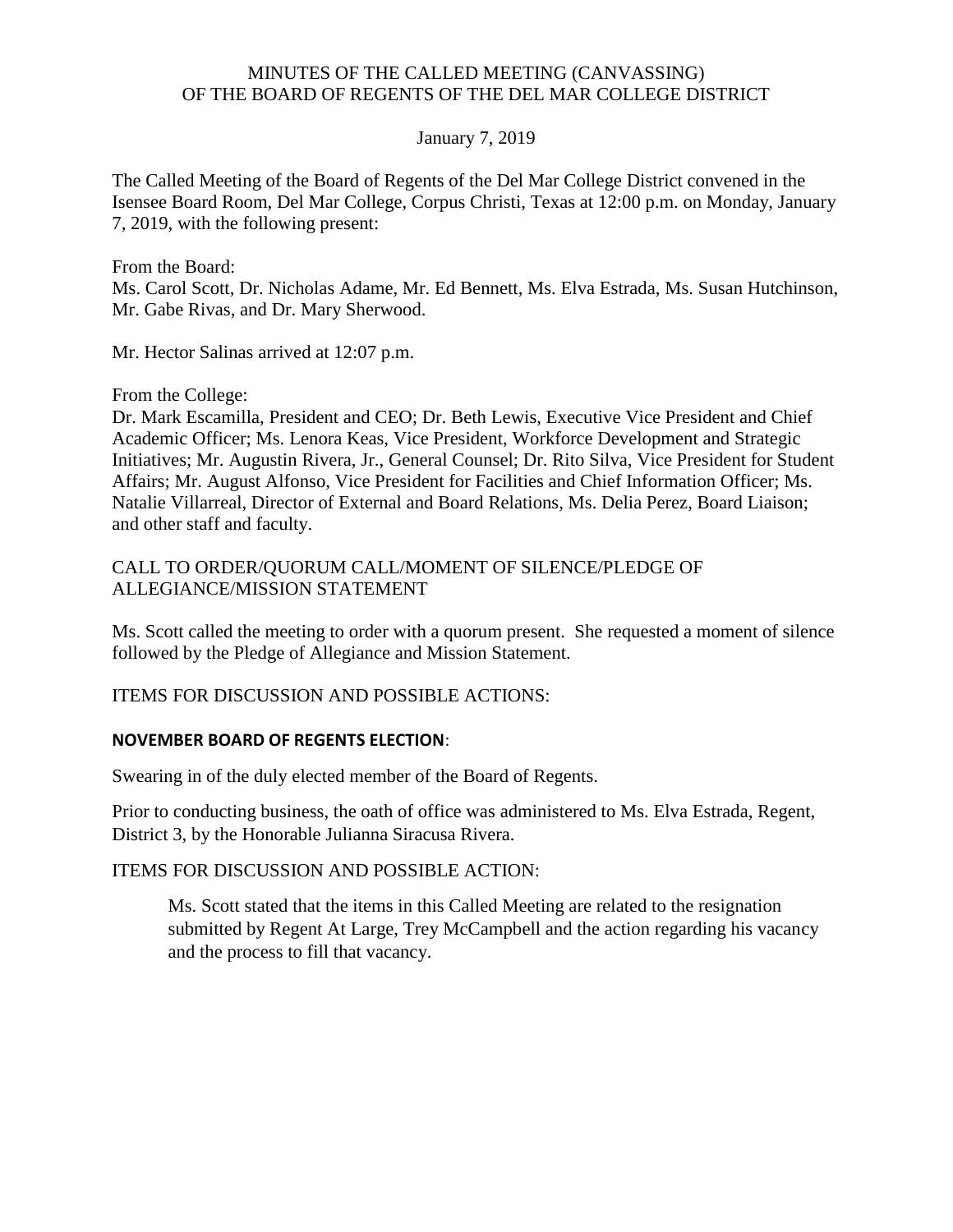1. Discussion and possible action regarding the Letter of Resignation submitted by Regent At Large, Trey McCampbell.

*(Goal 5. Advocacy: Advance the College Mission Through Effective Governance and Positioning)* 

Ms. Scott stated that the letter of resignation was sent to each Regent and is included in today's packet.

> Mr. Rivas made a motion to accept the resignation of Regent McCampbell. He stated that Mr. McCampbell served Del Mar College for 14 years, with 10 years as Chair, and led them in a good direction. Dr. Adame seconded the motion. There was no further discussion from the Board. There were no public comments. A voice vote was taken and the motion carried unanimously, 8-0, with Regents Adame, Bennett, Estrada, Hutchinson, Rivas, Salinas, Scott and Sherwood in favor.

The Board Chair changed the order of the Called Meeting items to seek advice from Legal Counsel pertaining to laws and questions the Board may have concerning the Board vacancy. At 12:06 p.m., the Chair announced that the Board was going into Closed Session as follows:

## 3. CLOSED SESSION:

- A. **TEX. GOV'T CODE § 551.071** (Consultation with legal counsel), regarding pending or contemplated litigation or claims, or a settlement offer; and, the seeking of legal advice from counsel on pending or contemplated legal matters or claims, with possible discussion and action in open session; and
- B. **TEX. GOV'T CODE § 551.074(a)(1)** (Personnel Matters), regarding the appointment employment, evaluation, reassignment, duties, discipline, or dismissal of a public officer or employee; including 1.) At Large Regent vacancy, with possible discussion and action in open session.

The Board went into Closed Session as 12:06 p.m.

The Board reconvened in Open Session at 12:38 p.m.

2. Discussion and possible action regarding At Large Regent vacancy.

*(Goal 5. Advocacy: Advance the College Mission Through Effective Governance and Positioning)* 

Regent Scott explained and outlined the process for the appointment of a candidate to the At Large Board of Regent vacancy in accordance with Texas law and the Board's Bylaws.